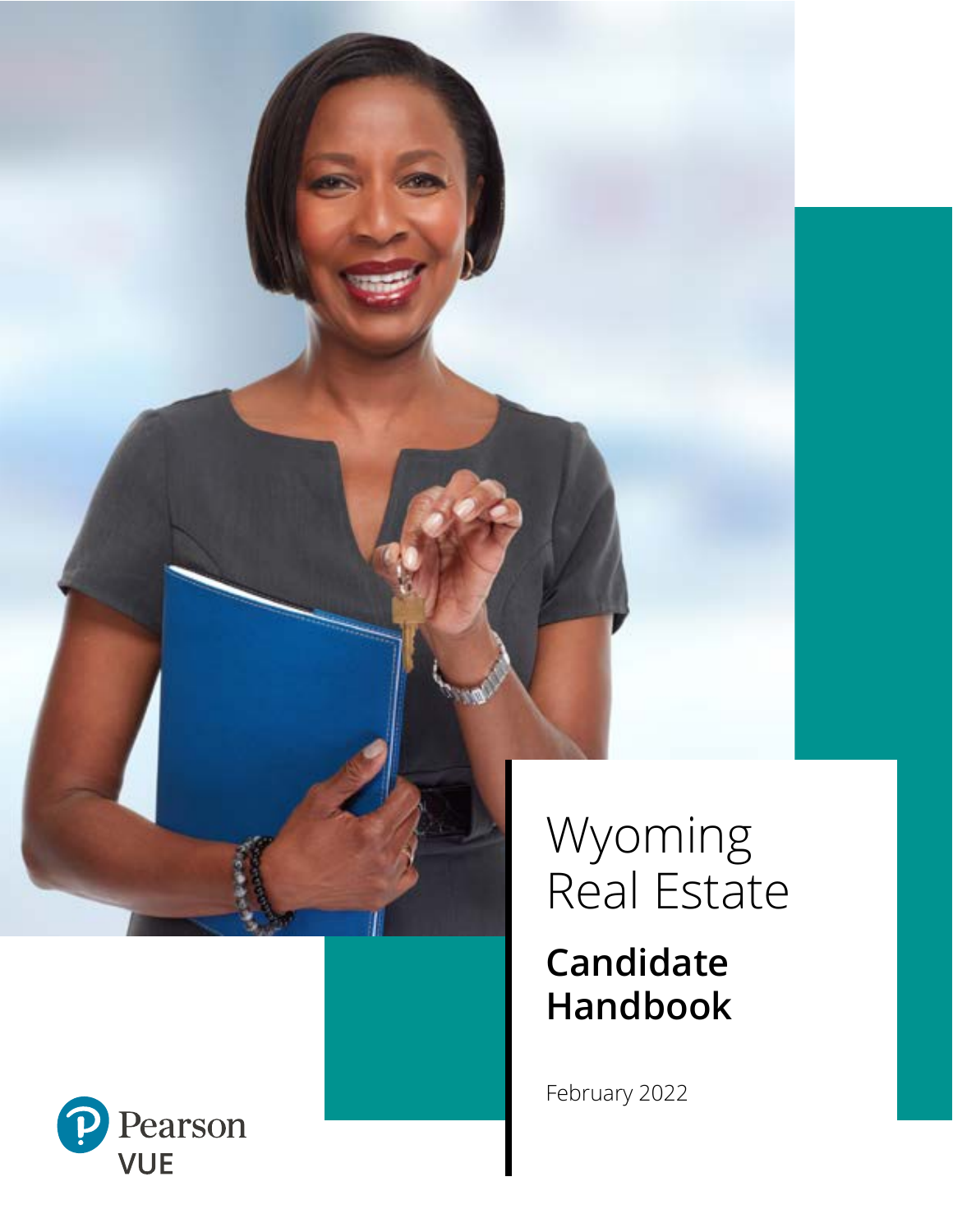## OVERVIEW

Before making an exam reservation, candidates should thoroughly review this handbook, which contains exam content outlines and important information regarding eligibility and the exam and licensing application process.

## **STEPS TO TAKE TO OBTAIN A REAL ESTATE LICENSE**

## **1. Get Fingerprinted.**

See *Fingerprint Instructions* at http://realestate.wyo.gov/real-estate-professionals/obtain-re-license.

## **2. Complete Prelicensing Education.**

Before taking an exam, candidates must first complete all prelicensing education as listed on the Wyoming Real Estate Commission website at http://realestate.wyo.gov/real-estate-professionals/obtain-re-license.

## **3. Make an exam reservation.**

Candidates should make a reservation online at least 24 hours before the desired exam date. **Walk-in exams are not available.**

Candidates with an active license in another state may be eligible to take only the state portion of their exam based on the requirements listed on the Wyoming Real Estate Commission website http://realestate.wyo.gov/real-estate-professionals/obtain-re-license.

A list of test centers appears on the back cover of this handbook. Candidates should contact Pearson VUE to confirm specific locations and schedules.

Candidates should use their legal name or name shown on their identification. (see *Acceptable Forms of ID* on page 4).

## **4. Pay the exam fee.**

Applicants will pay an exam fee at the time of reservation by credit card, debit card, or voucher. **Payment will not be accepted at the test center.** Exam fees are non-refundable and non-transferable. Please see the table on the last page for a breakdown of the fees by exam type.

## **5. Go to the test center.**

Candidates should report to the test center at least 30 minutes before the exam begins with the confirmation number they received when they made the exam reservation, proper identification, and other materials listed in *What to Bring* (page 4).

For candidates taking the National portion of their exam, you will have 2.5 hours and for candidates taking the Wyoming state portion of the exam, you will have 1.5 hours to complete the exam and will leave the test center with an official score report.

## **6. Apply for a license, preferably by email or fax.**

Within 90 days after passing the exam, candidates must submit to the Wyoming Real Estate Commission a complete application and fees along with all supporting documentation, as set forth on the Wyoming Real Estate Commission website http://realestate.wyo.gov/real-estateprofessionals/obtain-re-license. See page 1 for additional details.

**Candidates must read state-specific information carefully for important information regarding exam procedures in their jurisdictions.**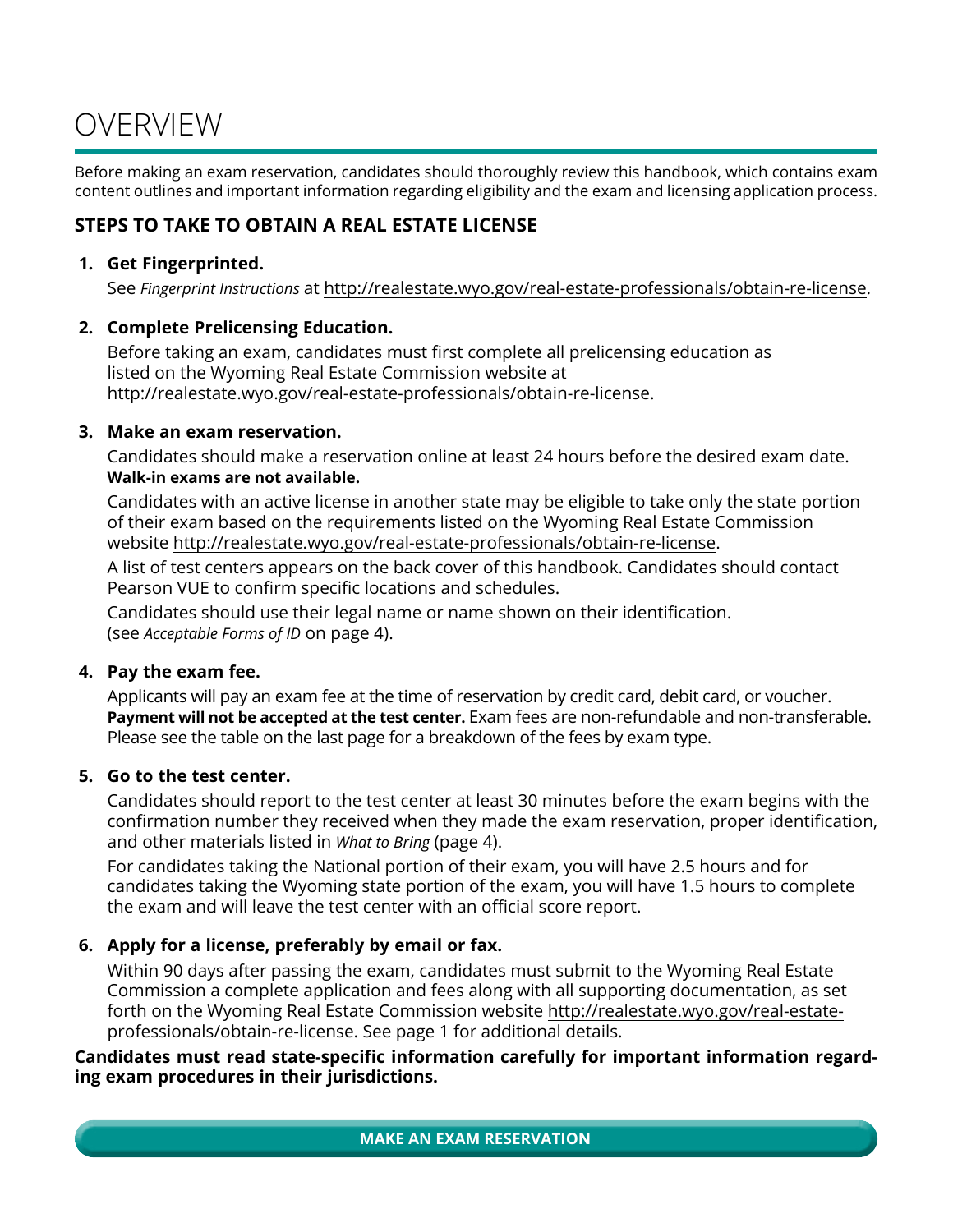## **CONTACT INFORMATION**

Candidates may contact Pearson VUE with questions about this handbook or an exam.

| <b>Pearson VUE/Wyoming Real Estate</b><br>5601 Green Valley Dr., Bloomington, MN 55437 |                             |                                                     |  |
|----------------------------------------------------------------------------------------|-----------------------------|-----------------------------------------------------|--|
| <b>Phone:</b> (866) 600-5442                                                           | Website: www.pearsonvue.com | <b>Email:</b> pearsonvuecustomerservice@pearson.com |  |

Live Chat is available to address your support inquiries and is the quickest way to reach a customer service agent. It's available 8:00 AM to 5:00 PM CT, Monday through Friday, subject to change during locally designated holidays. Please visit www.pearsonvue.com/wy/realestate/contact for further information.

## **LIVE CHAT INFORMATION**

Candidates may contact the Wyoming Real Estate Commission with questions about obtaining or maintaining a license. Except for the fingerprint cards, the license application and supporting documents may be emailed or faxed to the Commission.

| <b>Wyoming Real Estate Commission</b><br>2617 E. Lincolnway, Suite H Cheyenne, WY 82002 |                              |  |
|-----------------------------------------------------------------------------------------|------------------------------|--|
| <b>Email:</b> realestatecommission@wyo.gov                                              | <b>Fax:</b> (307) 777-3796   |  |
| Website: realestate.wyo.gov/                                                            | <b>Phone:</b> (307) 777-7141 |  |

## INTRODUCTION

## **LICENSURE PROCESS**

The Wyoming Real Estate Commission establishes the minimum standards for licensure and determines whether an individual meets that standard.

Pearson VUE develops and administers the real estate exam on behalf of the Wyoming Real Estate Commission. Pearson VUE is a leading provider of assessment services to regulatory agencies and national associations.

## **PRACTICE TESTS – NATIONAL PORTION ONLY**

National-portion practice tests are offered exclusively online at www.pearsonvue.com, giving candidates even more opportunity to succeed on real estate exams. The practice tests will not only prepare candidates for the types of questions they will see, but also familiarize them with taking computer-based exams.

Pearson VUE offers a practice test for real estate that contains questions developed by subject matter experts using concepts found in the national portion of the exam. The test closely reflects the format of the national portion of the exam, can be scored instantly, and provides immediate feedback to help candidates identify correct and incorrect answers. Candidates can purchase national-portion practice tests anytime by visiting www.pearsonvue.com/practicetests/realestate.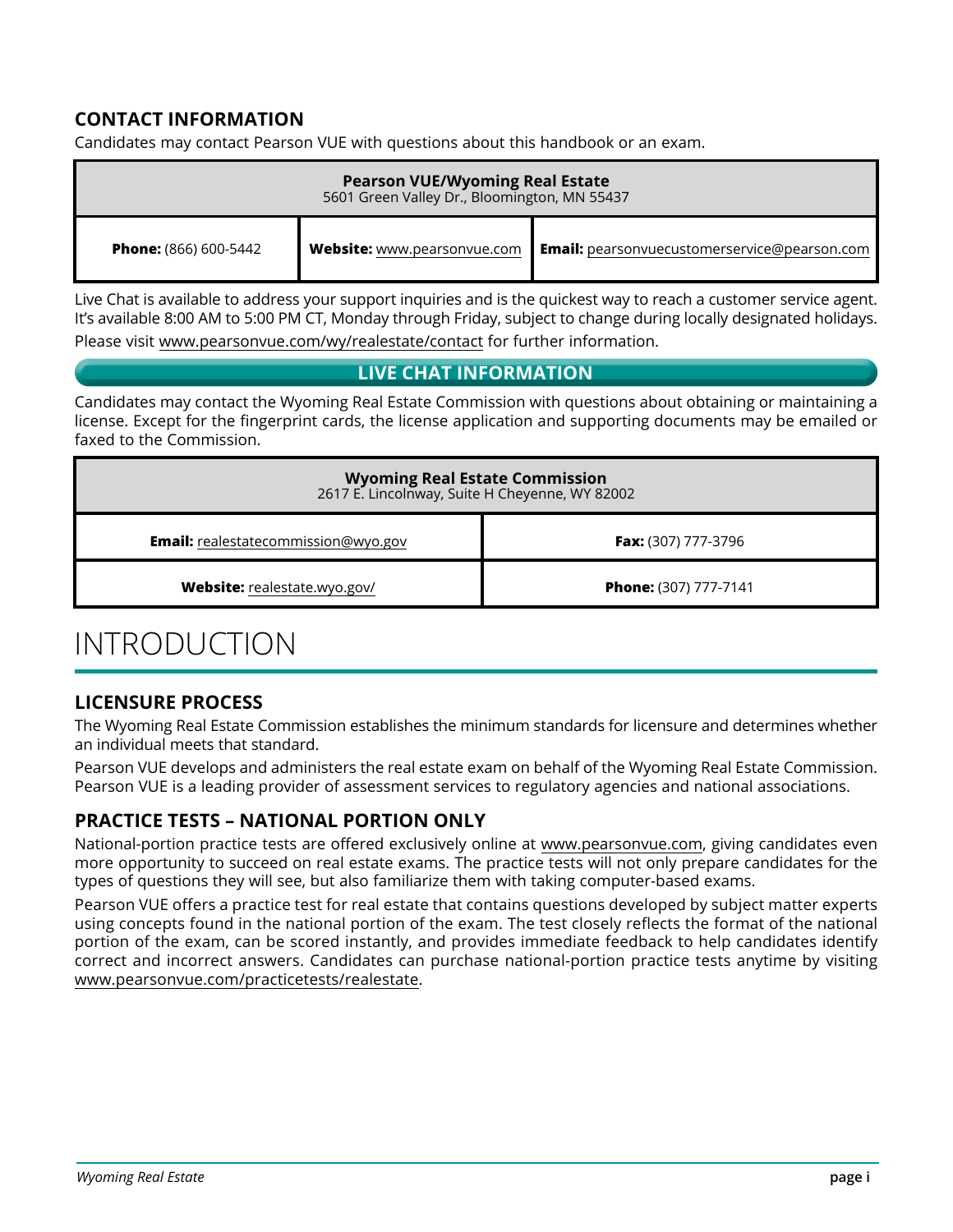## TABLE OF CONTENTS

### **OVERVIEW ................................inside front cover**

| How to Obtain a                        |  |
|----------------------------------------|--|
| Real Estate License inside front cover |  |
|                                        |  |

#### **STATE LICENSING REQUIREMENTS .................... 1**

| Applying for a Real Estate        |  |
|-----------------------------------|--|
| Guidelines to Obtaining a Wyoming |  |
|                                   |  |

#### **EXAM RESERVATIONS.......................................... 2**

## **EXAM DAY ............................................................ 4** What to Bring .............................................................. 4 Exam Procedures ....................................................... 4 Score Reporting .......................................................... 5 Review of Exams ........................................................ 5 Score Explanation ...................................................... 5 Retaking the Exam .................................................... 6 Duplicate Score Reports........................................... 6 Pearson VUE Testing Policies .................................. 6

## **PREPARING FOR THE EXAM ................................ 7** Exam Content.............................................................. 7 Math Calculations....................................................... 7

#### National Exam Content Outline for Salespersons and Brokers.................... Content Outlines pages 01-03 **CONTENT OUTLINES**

Salespersons and Brokers Content Outlines page 04

**CONTENT OUTLINES** 

| <b>GENERAL INFORMATION  back cover</b> |  |
|----------------------------------------|--|
|                                        |  |
|                                        |  |
|                                        |  |

*Copyright © 2022 Pearson Education, Inc. or its affiliate(s). All Rights Reserved. Pubs\_Orders@pearson.com*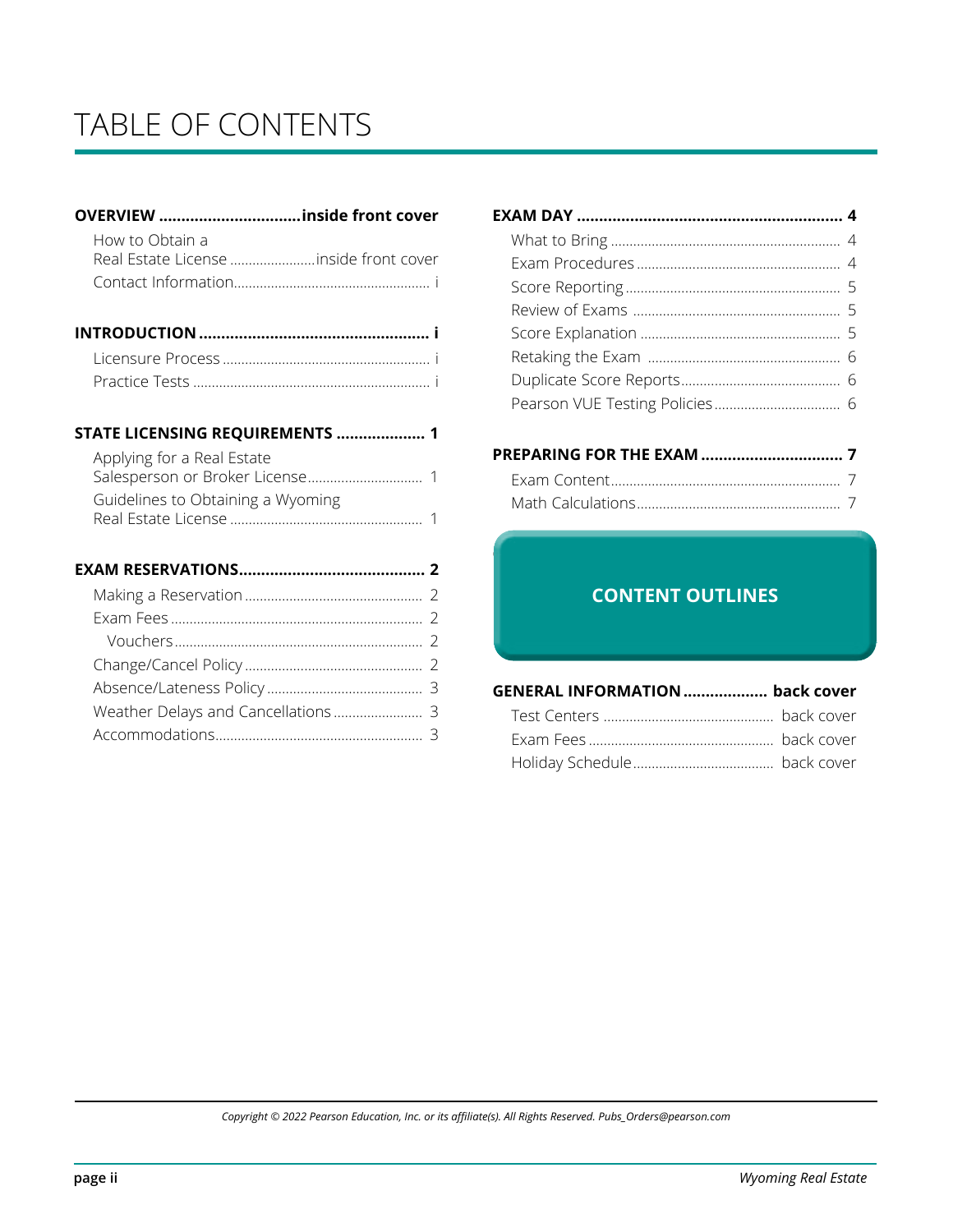## **APPLYING FOR A REAL ESTATE SALESPERSON OR BROKER LICENSE**

You must file a complete license application within 90 days of the date you passed the exam. If you passed parts of the exam on different dates, the 90-day period begins from the later exam date. Certain supporting documentation is only valid for six months and may no longer be valid at the time of application.

### **First-Time Licensees**

You must pass both the state and national portions of the exam.

#### **Candidates Actively Licensed in Another Jurisdiction**

You must hold an active license in another jurisdiction. The state portion of the exam must be passed, but your previous result for the national portion may be accepted. Visit the Wyoming Real Estate Commission for more information regarding the requirements for out-of-state applicants. You must do this **before** making your exam reservation.

A non-resident military service member or spouse applying for Wyoming licensure in accordance with Wyoming Statute 33-1-116 & 33-1-117.

## **GUIDELINES TO OBTAINING A WYOMING REAL ESTATE LICENSE**

### **A. Salesperson applicants MUST:**

- 1. Be at least the age of the majority prior to taking the exam.
- 2. All candidates must must provide proof of completion of the appropriate pre-licensing coursework.
- 3. Submit completed fingerprint cards. Find instructions on obtaining a fingerprint cards at http://realestate. wyo.gov/real-estate-professionals/forms. A \$39 certified check or money order payable to the Attorney General must be submitted with the fingerprint cards. You can submit the fee and fingerprint cards to the Commission prior to or at the same time as the license application.
- 4. Submit a license application, exam score reports, copies of certificates of education course completion, a recent, close-up photograph, Service of Process Form (non resident applicants only), copy of Birth Certificate and driver's license or just a Passport as proof of legal residence, Proof of Errors and Omissions Insurance, and \$300 licensing fee within 90 days of the last exam date.
- 5. Submit a certification of license history from each state (other than Wyoming) for which you now hold, or have ever held, a real estate license.

#### **B. Broker applicants MUST:**

- 1. Be at least the age of the majority prior to taking the exam.
- 2. Candidates who ARE actively licensed in another jurisdiction must show completion of the pre-licensing Course II and appropriate portion(s) of Course I.
- 3. Responsible Broker candidates must complete an 8-hour Wyoming Real Estate Management course approved by the Wyoming Real Estate Commission within one year immediately preceding the Commission's receipt of the license application.
- 4. Submit completed fingerprint cards. Find instructions on obtaining fingerprint cards at http://realestate. wyo.gov/real-estate-professionals/forms. A \$39 certified check or money order payable to the Attorney General must be submitted with the fingerprint cards. You can submit the fee and fingerprint cards to the Commission prior to or at the same time as the license application.
- 5. Submit a license application, exam score report, copies of certificates of course completion, a recent, closeup photograph, Service of Process Form (non resident applicants only), Consent to Examine and Audit form (if applying as a Responsible Broker) copy of Birth Certificate and driver's license or just a Passport as proof of legal residence, Proof of Errors and Omissions Insurance and \$300 licensing fee within 90 days of the last exam date.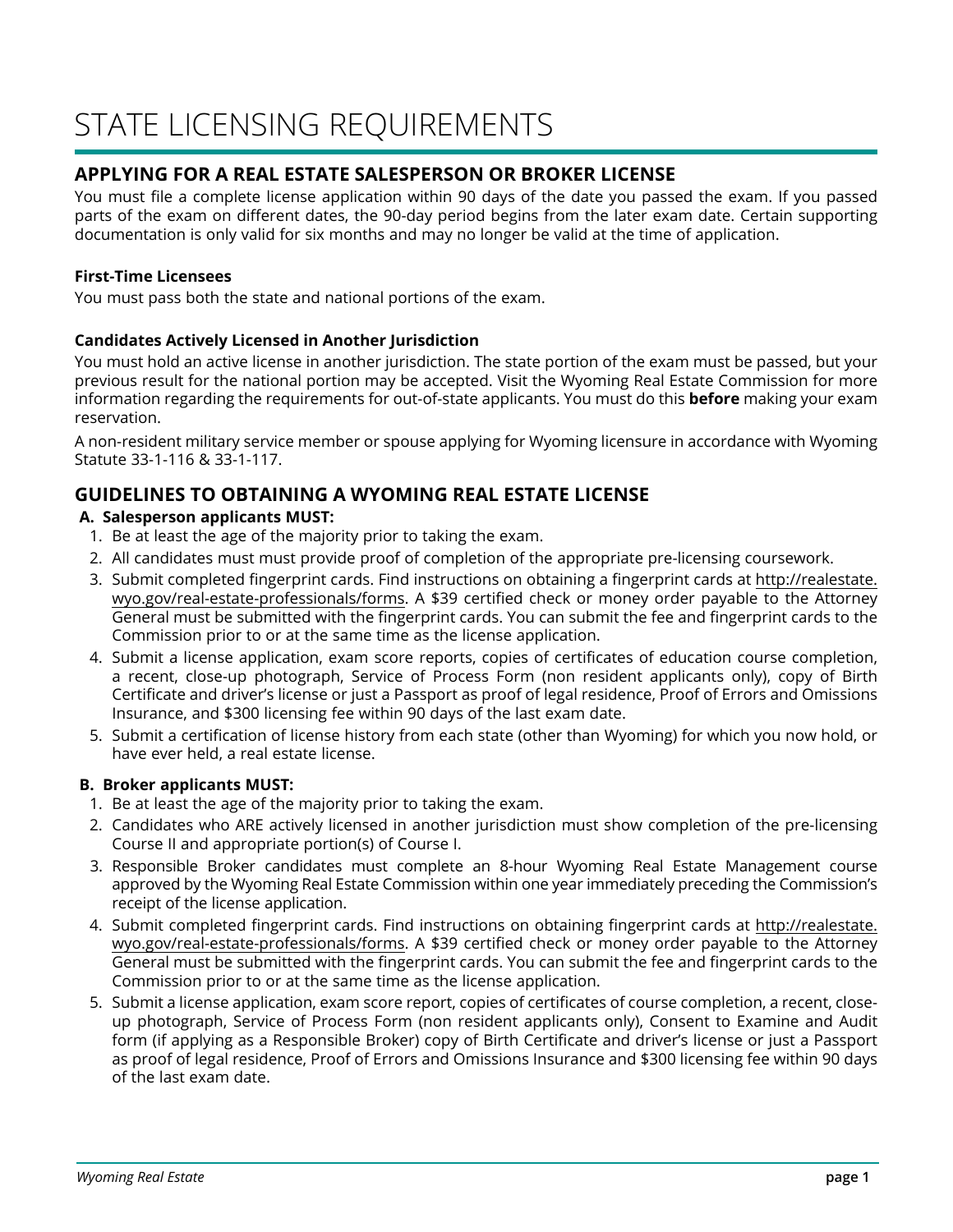## EXAM RESERVATIONS

## **MAKING A RESERVATION**

**Walk-in exams are not available.** Online reservations are the most efficient way to schedule exams. Candidates **must** go to www.pearsonvue.com/wy/realestate to make an online reservation for an exam. First-time users are required to create an account. The candidate must fill in all required fields, which are preceded by an asterisk (\*), on the online form to create an ID and be assigned a password. Step-by-step instructions will lead the candidate through the rest of the exam reservation process. Candidates should use their legal name or name shown on their identification. (see *Acceptable Forms of ID* on page 4.)

Candidates **must** make an online reservation at least 24 hours before the desired exam date. Candidates who wish to make a phone reservation at (866) 600-5442 must do so at least 24 hours before the desired exam date. Candidates who plan to purchase a voucher should send the *Voucher Request Form* (available online as detailed on below) at least ten days before they make a reservation. If a candidate is unable to schedule a reservation at the preferred location within seven days after completing the pre-license course, the candidate may ask the call center staff to open a seating escalation request. **Escalation requests are not available for online reservations.**

### **Before making a reservation, candidates should have the following:**

- Legal name, address, Social Security number\*, daytime telephone number, and date of birth
- The name of the exam(s), i.e., "Salesperson" or "Broker" and "National" and/or "State"
- The preferred exam date and test center location (a list appears on the back cover of this handbook)
- School code and course completion date, if applicable
- Email address
- Credit card, debit card, or voucher number

#### **EXAM FEES**

The exam fee must be paid at the time of reservation by credit card, debit card, or voucher. Payment will not be accepted at the test center. Exam fees are non-refundable and non-transferable except as detailed in the *Change/Cancel Policy*.

#### **Vouchers**

Vouchers offer another convenient way to pay for tests. Vouchers can be purchased online at www.pearsonvue. com/wy/realestate by credit card either singly or in volume. To redeem a voucher as payment when scheduling a test, simply indicate voucher as the payment method and provide the voucher number. All vouchers are prepaid. Vouchers are non-refundable and non-returnable.

Vouchers expire 12 months from the date they are issued. Voucher expiration dates cannot be extended. The exam must be taken by the expiration date printed on the voucher.

## **CHANGE/CANCEL POLICY**

You should call Pearson VUE at (866) 600-5442 at least 48 hours before the exam to change or cancel a reservation. Candidates who change or cancel a reservation with proper notice may either transfer the fee to a new reservation or request a refund. **Candidates who change or cancel their reservations without proper notice will forfeit the exam fee.** Refunds for credit/debit cards are immediate, while refunds for vouchers will be processed in two to three weeks.

You are individually liable for the full exam fee once you have made a reservation.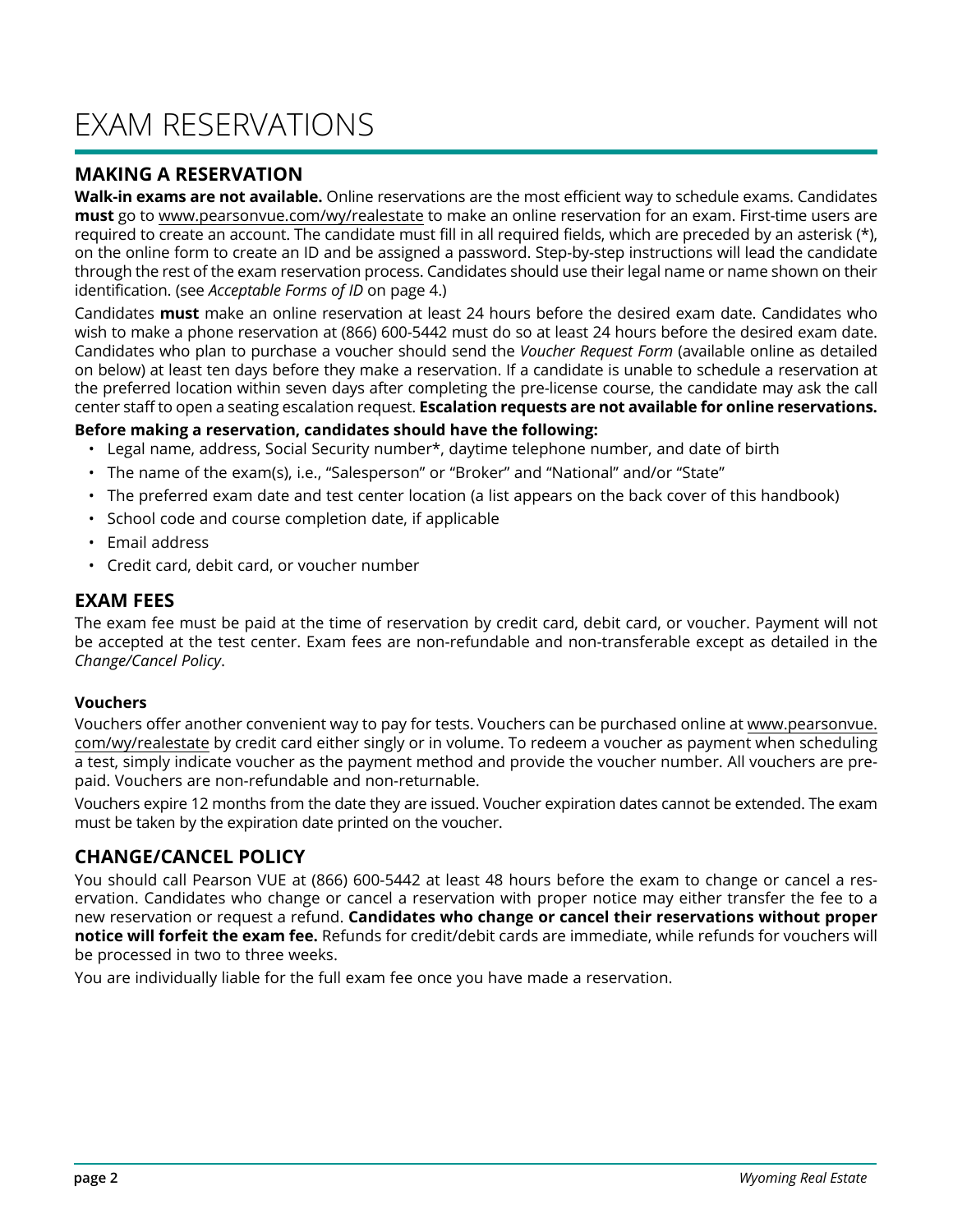## **ABSENCE/LATENESS POLICY**

Candidates who are late or absent from an exam may call Pearson VUE within 14 days of the exam date to request an excused absence for the following reasons:

- Illness of the candidate or of the candidate's immediate family member
- Death in their immediate family
- Disabling traffic accident
- Court appearance or jury duty
- Military duty
- Weather emergency

A case number will be assigned and instructions provided for emailing supporting documentation. **Candidates absent from or late to an exam who have not changed or canceled the reservation according to the**  *Change/Cancel Policy* **will not be admitted to the exam and will forfeit the exam fee.**

## **WEATHER DELAYS AND CANCELLATIONS**

If severe weather or a natural disaster makes the Pearson VUE test center inaccessible or unsafe, the exam may be delayed or canceled. Pearson VUE will notify and reschedule candidates in the case of severe weather.

## **ACCOMMODATIONS**

Pearson VUE complies with the provisions of the Americans with Disabilities Act as amended. The purpose of accommodations is to provide candidates with full access to the test. Accommodations are not a guarantee of improved performance or test completion. Pearson VUE provides reasonable and appropriate accommodations to individuals with documented disabilities who demonstrate a need for accommodations.

Test accommodations may include things such as:

- A separate testing room
- Extra testing time
- A Reader or Recorder, for individuals with mobility or vision impairments and cannot read or write on their own

Test accommodations are individualized and considered on a case-by-case basis. All candidates who are requesting accommodations because of a disability must provide appropriate documentation of their condition and how it is expected to affect their ability to take the test under standard conditions. This may include:

- Supporting documentation from the professional who diagnosed the condition, including the credentials that qualify the professional to make this diagnosis
- A description of past accommodations the candidate has received

The steps to follow when requesting test accommodations vary, depending on your test program sponsor. To begin, go to http://pearsonvue.com/accommodations, and then select your test program sponsor (Wyoming Real Estate) from the alphabetized list. Candidates who have additional questions concerning test accommodations may contact the ADA Coordinator at accommodationspearsonvue@pearson.com.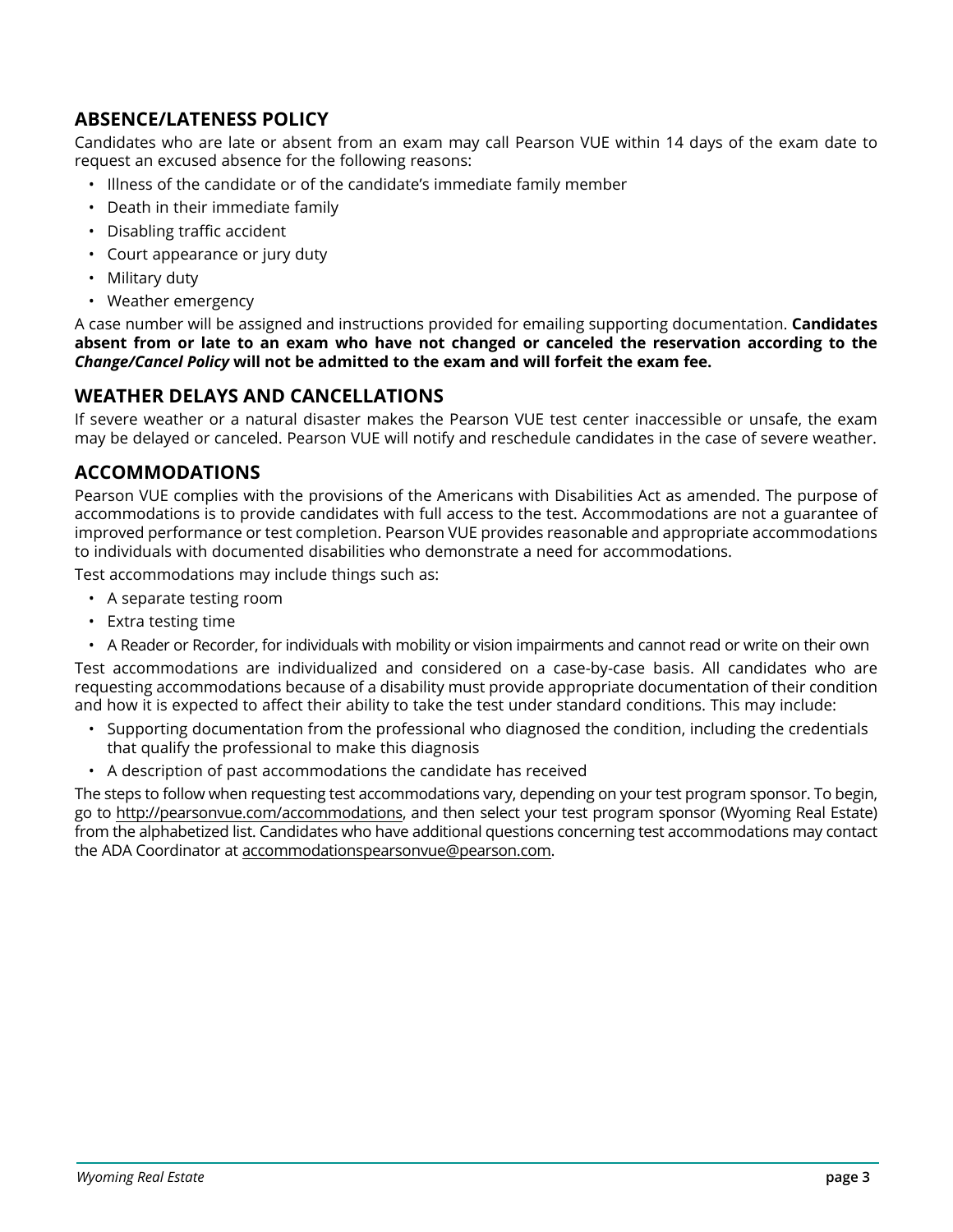## EXAM DAY

## **WHAT TO BRING**

### **Required Materials**

• Two (2) forms of identification

All candidates are required to bring identification that is deemed acceptable, listed under *Acceptable Forms of Candidate Identification*, to the test center on the day of exam.

#### **REQUIRED ITEMS**

**Candidates who do not present the required items will be denied admission to the exam, will be considered absent, and will forfeit the exam fee.**

#### **Acceptable Forms of Candidate Identification**

Candidates must present **two (2)** forms of current signature identification. The name on the identification must match the name on the registration. The primary identification must be government issued and photo bearing with a signature, and the secondary identification must contain a valid signature. Identification must be in English.

#### **Primary ID (photograph and signature, not expired)**

- Government-issued Driver's License
- U.S. Dept of State Driver's License
- U.S. Learner's Permit (plastic card only with photo and signature)
- National/State/Country Identification Card
- Passport
- Passport cards
- Military ID
- Military ID for spouses and dependents
- Alien Registration Card (Green Card, Permanent Resident Visa)

#### **Secondary ID (signature, not expired)**

- U.S. Social Security Card
- Debit (ATM) or Credit Card
- Any form of ID on the Primary ID list

If the ID presented has an embedded signature that is not visible (microchip), or is difficult or impossible to read, the candidate must present another form of identification from the Primary ID or Secondary ID list which contains a visible signature.

Pearson VUE does not recognize grace periods. For example, if a candidate's driver's license expired yesterday and the state allows a 30-day grace period for renewing the ID, the ID is expired.

## **EXAM PROCEDURES**

#### **At Physical Test Location**

Candidates should report to the test center 30 minutes before the exam and check in with the test center administrator. The candidate's identification and other documentation will be reviewed and they will be photographed for the score report.

## **MAKE AN EXAM RESERVATION**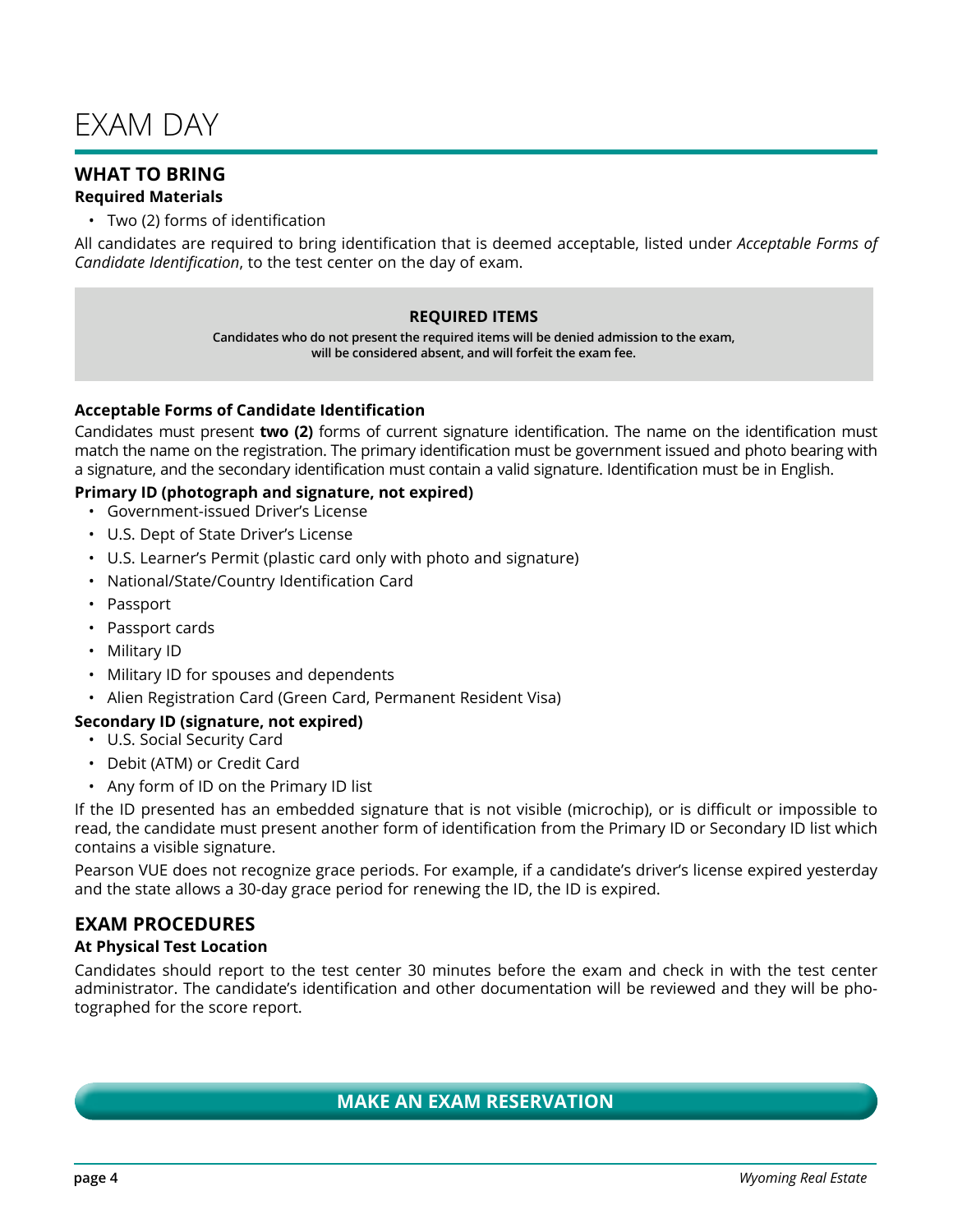Candidates are required to review and sign a *Candidate Rules Agreement* form. If the *Candidate Rules Agreement* is not followed or cheating or tampering with the exam is suspected it will be reported as such, and the appropriate action will be taken. The exam fee will not be refunded, the exam may be determined invalid, or the state may take further action such as decertification.

Candidates will have an opportunity to take a tutorial on the computer on which the exam will be administered. The time spent on this tutorial will not reduce the exam time. Exam administrators will not answer questions related to the content of exams or the state's licensing requirements.

The exam begins the moment a candidate looks at the first question. Candidates have 2.5 hours to complete the national section and 1.5 hours to complete the state portion. The exam will end automatically after time has expired. **If testing at a Pearson VUE testing site, the score report will be provided at the test center. If testing online, candidates will need to log into their Pearson VUE account to obtain their score report.**

#### **OnVUE online procedures**

If you are testing online and not in a physical Pearson VUE testing location, you should first review the materials and watch the short video at https://home.pearsonvue.com/Test-Owner/Deliver/Online-Proctored.aspx before you begin your online exam.

## **SCORE REPORTING**

Candidates will receive a score report marked "pass" or "fail." Candidates who pass will receive information on how to apply for a license.

Candidates who fail will receive a numeric score, diagnostic information, and instructions for retaking the exam. You can't make reservations at the test center.

### **REVIEW OF EXAMS**

For security reasons, exam material is not available to candidates for review.

### **SCORE EXPLANATION**

#### **Scaled Score**

There are multiple forms (versions) of each of the licensing exams. Although all forms of an exam are developed based on the content outlines, difficulty may vary slightly because different questions appear on each form. To ensure no candidate is put at an unfair advantage or disadvantage, a statistical procedure known as equating is used to correct for differences in form difficulty.

The passing score of an exam was set by the Wyoming Real Estate Commission (in conjunction with Pearson VUE) after a comprehensive study was completed for each exam. Raw scores are converted into scaled scores that can range from 0 to 100. To avoid misuse of score information, numeric scores are only reported to failing candidates. The scaled score reported to you is neither the number nor the percentage of questions answered correctly. With a passing score of 75, any score below 75 indicates how close the candidate came to passing rather than the actual number or percentage of questions answered correctly.

| <b>PASSING SCALED SCORES</b> | <b>GENERAL</b> | <b>STATE</b> |
|------------------------------|----------------|--------------|
| Salesperson                  | 75             | 75           |
| Broker                       |                | 75           |

#### **RETAKING AN EXAM**

**Candidates should contact Pearson VUE to make a reservation to retake the exam and should have their failing score report available when they call.**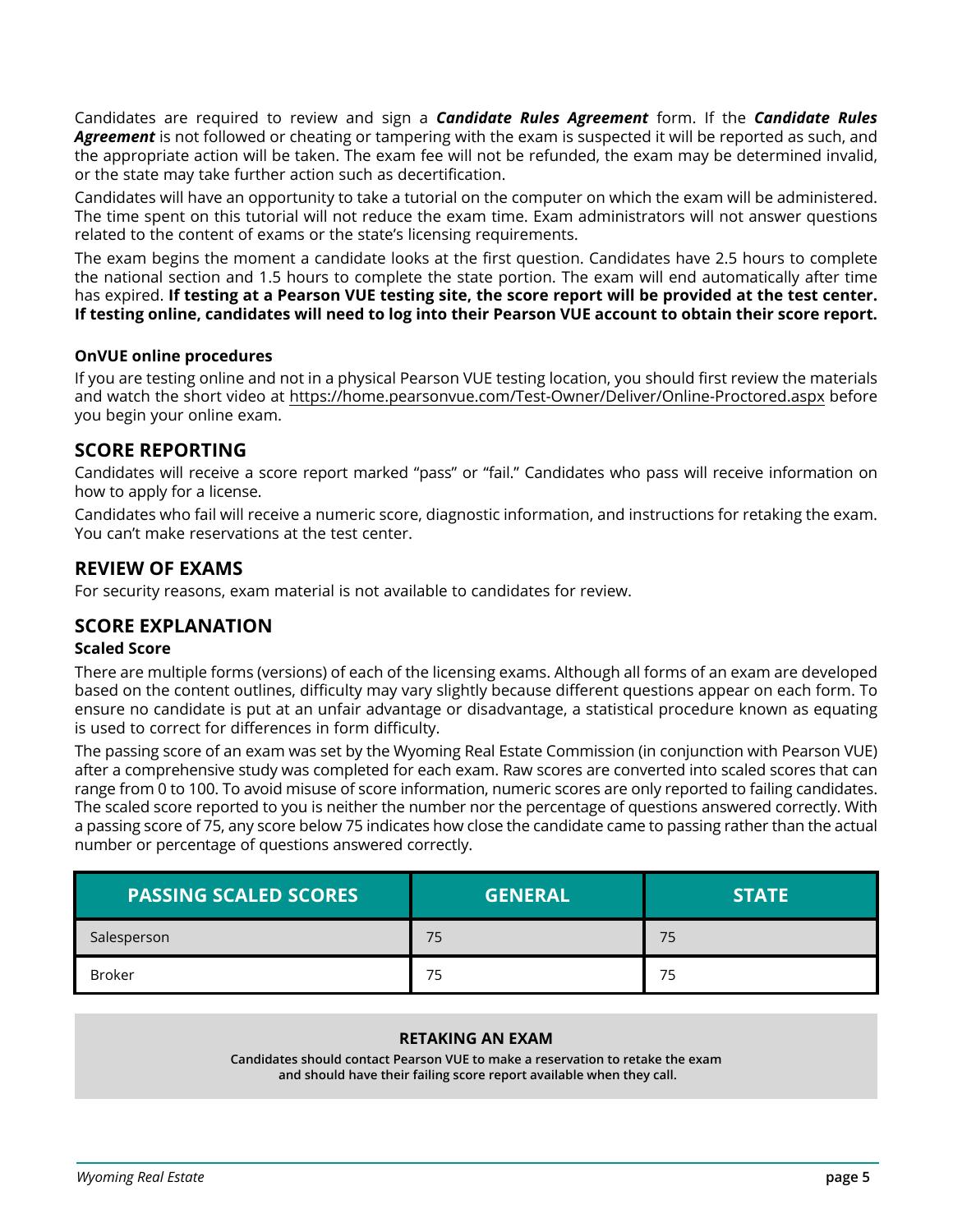## **RETAKING THE EXAM**

Candidates must wait 24 hours before scheduling a reexam. Candidates who need to retake an exam for any reason must make a reservation as detailed in *Exam Reservations*.

The exam is divided into two parts: The National and the Wyoming section. Candidates **NOT** applying through requirements met in another state must pass both the National and Wyoming sections. If a candidate passes one part and fails the other, only the part failed needs to be retaken. However, the failed part must be passed within six (6) months of the first passed portion. Once both portions of the exam have been passed, an application must be submitted within **90 days**. Candidates who do not meet the six-month time limit must retake both parts of the exam. Candidates who **ARE** applying through requirements met in another state are only required to take the Wyoming section of the exam. All candidates should refer to *Exam Reservations* for information on making an exam appointment.

## **DUPLICATE SCORE REPORTS**

To obtain your score report, log into your Pearson VUE account.

## **PEARSON VUE TESTING POLICIES**

#### **Physical Test Center Location**

The following policies are observed at each test center. **Candidates who violate any of these policies will not be permitted to finish the exam and will be dismissed from the test center, forfeiting the exam fee.**

- **No personal items are allowed in the testing room.** Personal items include but are not limited to: Cell phones, tablets, laptops, or other electronic devices, watches, wallets, purses, firearms or other weapons, hats, bags, coats, books, and/or notes, pens or pencils.
- Candidates must store all personal items in a secure area as indicated by the administrator or return items to their vehicle. All electronic devices must be turned off before storing them in a locker. **The test center is not responsible for lost, stolen or misplaced personal items.**
- Studying **is not** allowed in the test center. Visitors, children, family or friends **are not** allowed in the test center.
- Books, papers (including scratch paper), and reference materials are not permitted in the exam room, and candidates are strongly urged not to bring such materials to the test center. Upon entering and being seated in the testing room, the test administrator will provide materials to make notes or calculations. **The candidate shall not write on these items before the exam begins or remove these items from the testing room.**
- Eating, drinking, chewing gum, smoking and/or making noise that creates a disturbance for other candidates is prohibited during the exam.
- Candidates must raise their hand to get the administrator's attention to leave the testing room for a break. **The exam clock will not stop while the candidate is taking a break.** If a candidate is discovered to have left the floor or building for any reason during this time, they will not be permitted to proceed with the exam and may forfeit the exam fee.
- While taking a break, candidates are permitted to access personal items stored at the test center only if necessary— for example, personal medication that must be taken at a specific time. **However, a candidate must receive permission from the administrator prior to accessing stored personal items**. Candidates are not allowed access to other items, including but not limited to, cell phones, exam notes and study guides.
- Any candidate discovered causing a disturbance or engaging in misconduct including giving or receiving help; using notes, books, or other aids; taking part in an act of impersonation; or removing exam materials or notes from the exam room, will be dismissed from the exam room and reported to the Wyoming Real Estate Commission. The Wyoming Real Estate Commission will make decisions regarding disciplinary measures.

#### **OnVUE Testing**

There are a few simple requirements for candidates to take an OnVUE online proctored exam:

- Quiet, private location
- Reliable device with a webcam
- Strong internet connection

For more information, please go to https://home.pearsonvue.com/Test-Owner/Deliver/Online-Proctored.aspx.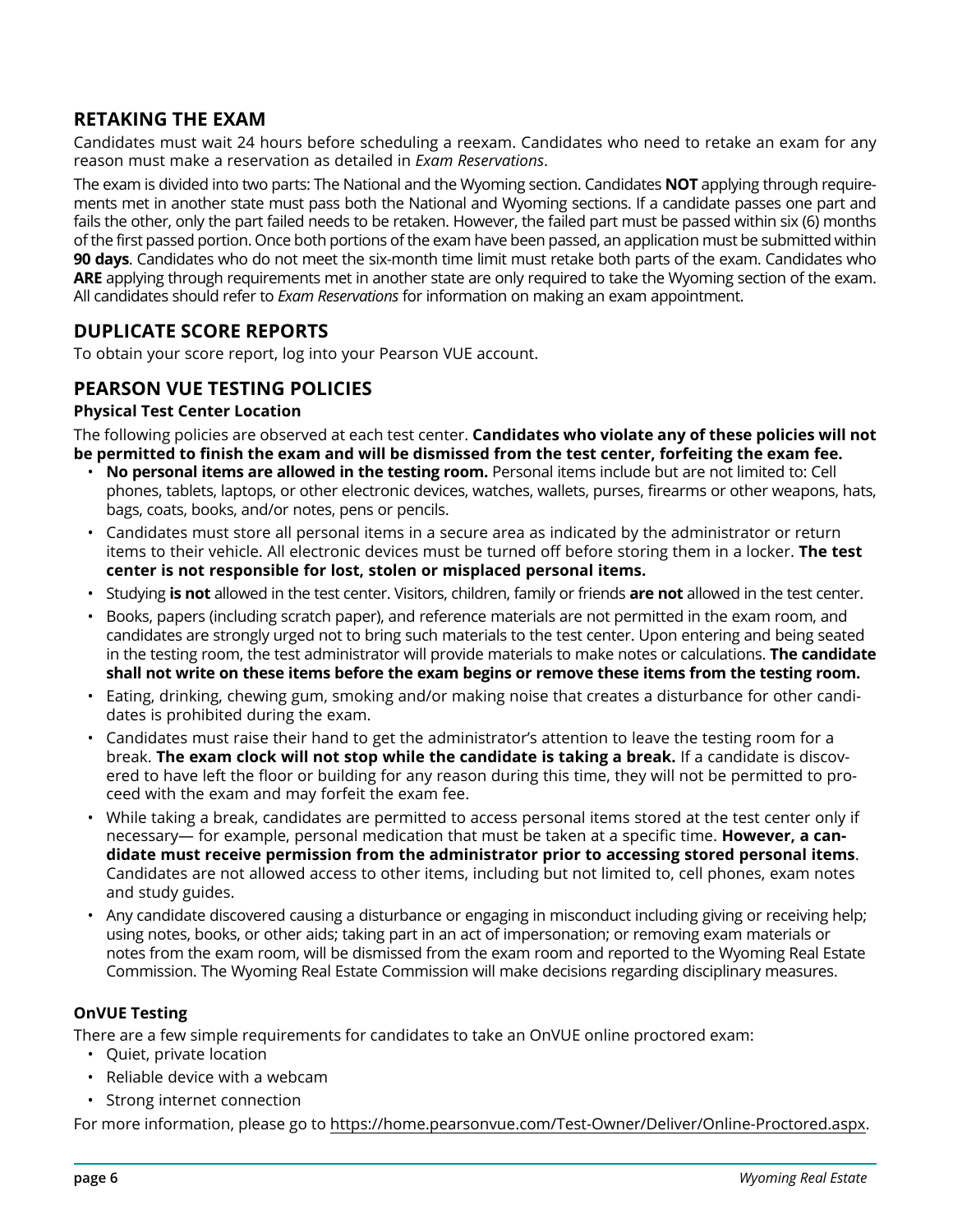## PREPARING FOR THE EXAM

#### **PRETEST QUESTIONS**

**Many of the exams will contain "pretest" questions. Pretest questions are questions on which statistical information is being collected for use in constructing future exams. Responses to pretest questions do not affect a candidate's score. Pretest questions are mixed in with the scored questions and are not identified.**

**The number of pretest questions are listed in the content outline heading of each exam. If a number is not present, then there are no pretest questions for that particular exam.**

## **EXAM CONTENT**

The content of the national portion of the exam is obtained from a job analysis performed by Pearson VUE. Responses from real estate professionals were analyzed to determine the nature and scope of tasks they perform, and the knowledge and skills needed to perform them. This information is the basis upon which exam questions are written and ensures that the exam reflects the actual practice of real estate. Questions on the national portion are reviewed and approved by nationally recognized real estate professionals.

Wyoming real estate professionals develop the state portion of the exam to reflect the laws, regulations, and practice of real estate in Wyoming.

## **MATH CALCULATIONS**

#### **The information below is NOT available at the test center and should be memorized.**

Candidates may use the following information in making mathematical calculations on the national section of the exam unless otherwise stated in the text of the question:

- 43,560 square feet/acre
- 5,280 feet/mile
- Round off calculations (where applicable) to the nearest whole number

#### **The information below, if needed, will be contained within the test itself:**

*If a question requires the calculation of prorated amounts, the question will specify: a) whether the calculation should be made based on 360 or 365 days a year; and b) whether the day of closing belongs to the buyer or seller.*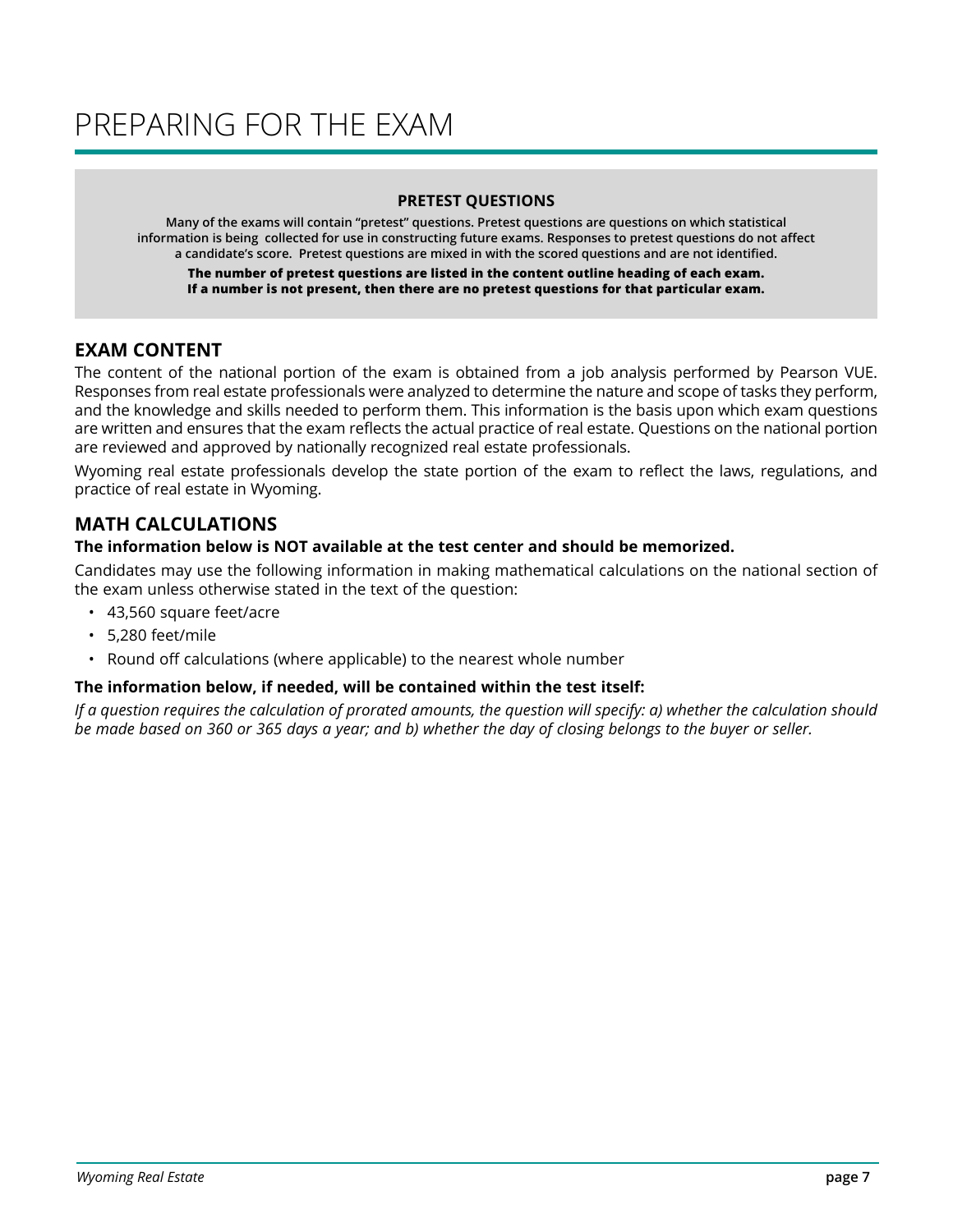

## **REAL ESTATE National Content Outlines**

**Content Outline for National Salespersons** and Brokers Exams

## **WYOMING Real Estate State Content Outlines**

Content Outline for Wyoming Salespersons and **Brokers** Exams

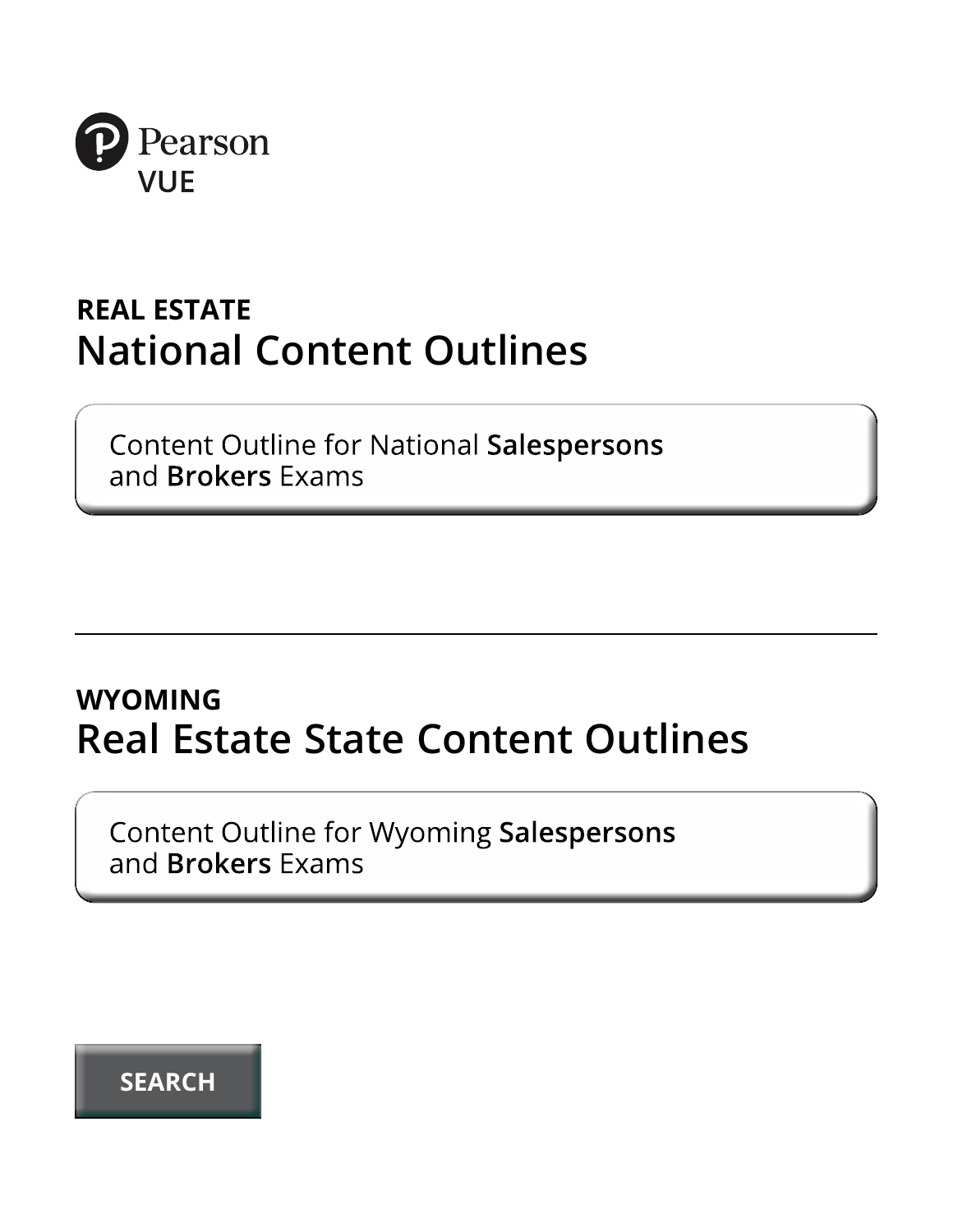## **National Exam Content Outline for Salespersons and Brokers**

*Effective: June 01, 2020*

The national portion of the real estate exam is made up of eighty (80) scored items, which are distributed as noted in the following content outline. The national examination also contains five (5) pretest items that are not counted toward the score. These items are used to gather statistics on performance and to help assess appropriateness for use on future examinations. Because pretest items look exactly like items that are scored, candidates should answer all the items on the examination.

#### **I. REAL PROPERTY CHARACTERISTICS, LEGAL DESCRIPTIONS, AND PROPERTY USE (SALES 9; BROKER 9)**

#### **A. Real property vs. personal property**

- 1. Fixtures, trade fixtures, emblements
- 2. Attachment, severance, and bill of sale
- **B. Characteristics of real property**
	- 1. Economic characteristics
	- 2. Physical characteristics

#### **C. Legal descriptions**

- 1. Methods used to describe real property
- 2. Survey

#### **D. Public and private land use controls – encumbrances**

- 1. Public controls governmental powers
	- a. Police power, eminent domain, taxation, escheat
	- b. Zoning ordinances
- 2. Private controls, restrictions, and encroachments
	- a. Covenants, conditions, and restrictions (CC&Rs), HOAs
	- b. Easements
	- c. Licenses and encroachments

#### **II. FORMS OF OWNERSHIP, TRANSFER, AND RECORDING OF TITLE (SALES 8; BROKER 8)**

#### **A. Ownership, estates, rights, and interests**

- 1. Forms of ownership
- 2. Freehold estate
	- a. Fee simple absolute
	- b. Fee simple defeasible, determinable, and condition subsequent
	- c. Life estate
	- d. Bundle of rights
- 3. Leasehold estates and types of leases
	- a. Estate for years and from period to period (periodic estate)
	- b. Estate at will and estate at sufferance
	- c. Gross, net, and percentage leases
- 4. Liens and lien priority
- 5. Surface and sub-surface rights

#### **B. Deed, title, transfer of title, and recording of title**

- 1. Elements of a valid deed
- 2. Types of deeds
- 3. Title transfer
- a. Voluntary alienation
- b. Involuntary alienation
- 4. Recording the title
	- a. Constructive and actual notice
	- b. Title abstract and chain of title
	- c. Marketable title and cloud on title
	- d. Attorney title opinion, quiet title lawsuit, and title insurance

#### **III. PROPERTY VALUE AND APPRAISAL (SALES 11; BROKER 10)**

#### **A. Concept of value**

- 1. Market value vs. market price
- 2. Characteristics of value
- 3. Principles of value

#### **B. Appraisal process**

- 1. Purpose and steps to an appraisal
- 2. Federal oversight of the appraisal process
- **C. Methods of estimating value and Broker Price Opinions (BPO)**
	- 1. Sales comparison approach (market data)
	- 2. Cost approach
		- a. Improvements and depreciation
		- b. Physical deterioration, functional, and economic obsolescence
		- c. Reproduction or replacement costs
	- 3. Income approach
	- 4. Gross rent and gross income multipliers
	- 5. Comparative Market Analysis (CMA)
	- 6. Broker Price Opinion (BPO)
	- 7. Assessed value and tax implications

#### **IV. REAL ESTATE CONTRACTS AND AGENCY (SALES 16; BROKER 17)**

#### **A. Types of contracts**

- 1. Express vs. implied
- 2. Unilateral vs. bilateral
- **B. Required elements of a valid contract**
- **C. Contract performance** 
	- 1. Executed vs. executory
	- 2. Valid vs. void
	- 3. Voidable vs. unenforceable
	- 4. Breach of contract, rescission, and termination
	- 5. Liquidated, punitive, or compensatory damages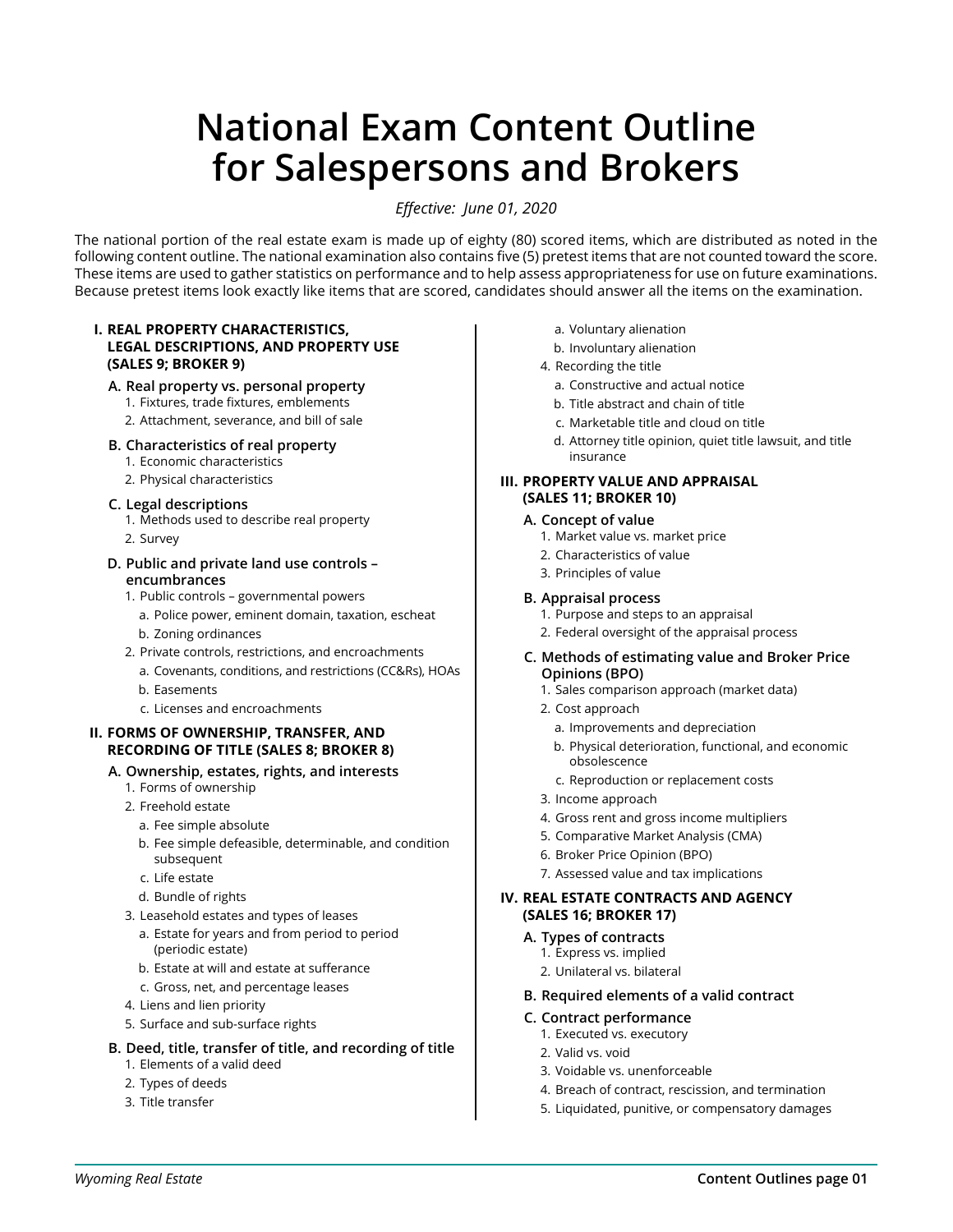- 6. Statute of Frauds
- 7. Time is of the essence

#### **D. Sales contract**

- 1. Offer and counteroffer
- 2. Earnest money and liquidated damages
- 3. Equitable title
- 4. Contingencies
- 5. Disputes and breach of contract
- 6. Option contract and installment sales contract

#### **E. Types of agency and licensee-client relationships**

- **F. Creation and termination of agency**
- **G. Licensee obligations to parties of a transaction**

#### **V. REAL ESTATE PRACTICE (SALES 14; BROKER 13)**

#### **A. Responsibilities of broker**

- 1. Practicing within scope of expertise
- 2. Unauthorized practice of law
- **B. Brokerage agreements between the broker and principal (seller, buyer, landlord, or tenant)**
	- 1. Seller representation Types of listing agreements
		- a. Exclusive right-to-sell and exclusive agency listing
		- b. Non-exclusive or open listing
		- c. Net listing (conflict of interest)
		- d. Multiple listing service (MLS)
	- 2. Buyer representation
	- 3. Property management agreement
		- a. Accounting for funds
		- b. Property maintenance
		- c. Leasing property
		- d. Collecting rents and security deposits
	- 4. Termination of agreements
	- 5. Services, fees, and compensation

#### **C. Fair Housing**

- 1. Equal opportunity in housing
- 2. Protected classes
- 3. Fair housing laws
- 4. Illegal practices, enforcement, and penalties
- 5. Prohibited advertising
- 6. Housing and Urban Development (HUD)
- 7. Americans with Disabilities Act (ADA)

#### **D. Risk management**

- 1. Supervision
- 2. Compliance with federal regulations; including Privacy and Do Not Contact
- 3. Vicarious liability
- 4. Antitrust laws
- 5. Fraud and misrepresentation
- 6. Types of insurance
	- a. Errors and Omissions
	- b. General Liability

#### **VI. PROPERTY DISCLOSURES AND ENVIRONMENTAL ISSUES (SALES 8; BROKER 8)**

**A. Property conditions and environmental issues**

- 1. Hazardous substances
	- a. Lead-based paint
	- b. Asbestos, radon, and mold
	- c. Groundwater contamination and underground storage tanks
	- d. Waste disposal sites and brownfields
	- e. Flood plains, flood zones, and flood insurance
- 2. Clean Air and Water Acts
- 3. Environmental Protection Agency (EPA)
	- a. Comprehensive Environmental Response, Compensation, and Liability Act (CERCLA)
	- b. Superfund Amendment and Reauthorization Act (SARA)
	- c. Environmental site assessments (including Phase I and II studies) and impact statements
- d. Wetlands protection
- **B. Disclosure obligations and liability**

#### **VII. FINANCING AND SETTLEMENT (SALES 7; BROKER 7)**

#### **A. Financing concepts and components**

- 1. Methods of financing
	- a. Mortgage financing conventional and nonconventional loans
- b. Seller financing land contract/contract for deed
- 2. Lien theory vs. title theory and deed of trust
- 3. Sources of financing (primary and secondary mortgage markets, and seller financing)
- 4. Types of loans and loan programs
- 5. Mortgage clauses

#### **B. Lender Requirements**

- 1. FHA requirements
- 2. VA requirements
- 3. Buyer qualification and Loan to Value (LTV)
- 4. Hazard and flood insurance
- 5. Private mortgage insurance (PMI) and mortgage insurance premium (MIP)

#### **C. Federal Financing Regulations and Regulatory Bodies**

- 1. Truth-in-Lending and Regulation Z
- 2. TILA-RESPA Integrated Disclosures (TRID)
	- a. Consumer Financial Protection Bureau (CFPB)
	- b. Loan Estimate (LE)
	- c. Closing Disclosure (CD)
- 3. Real Estate Settlement Procedures Act (RESPA)
	- a. Referrals
	- b. Rebates
- 4. Equal Credit Opportunity Act (ECOA)
- 5. Mortgage fraud and predatory lending
- **D. Settlement and closing the transaction**

#### **VIII. REAL ESTATE MATH CALCULATIONS (SALES 7; BROKER 8)**

- **A. Property area calculations**
	- 1. Square footage
	- 2. Acreage total

#### **B. Property valuation**

1. Comparative Market Analysis (CMA)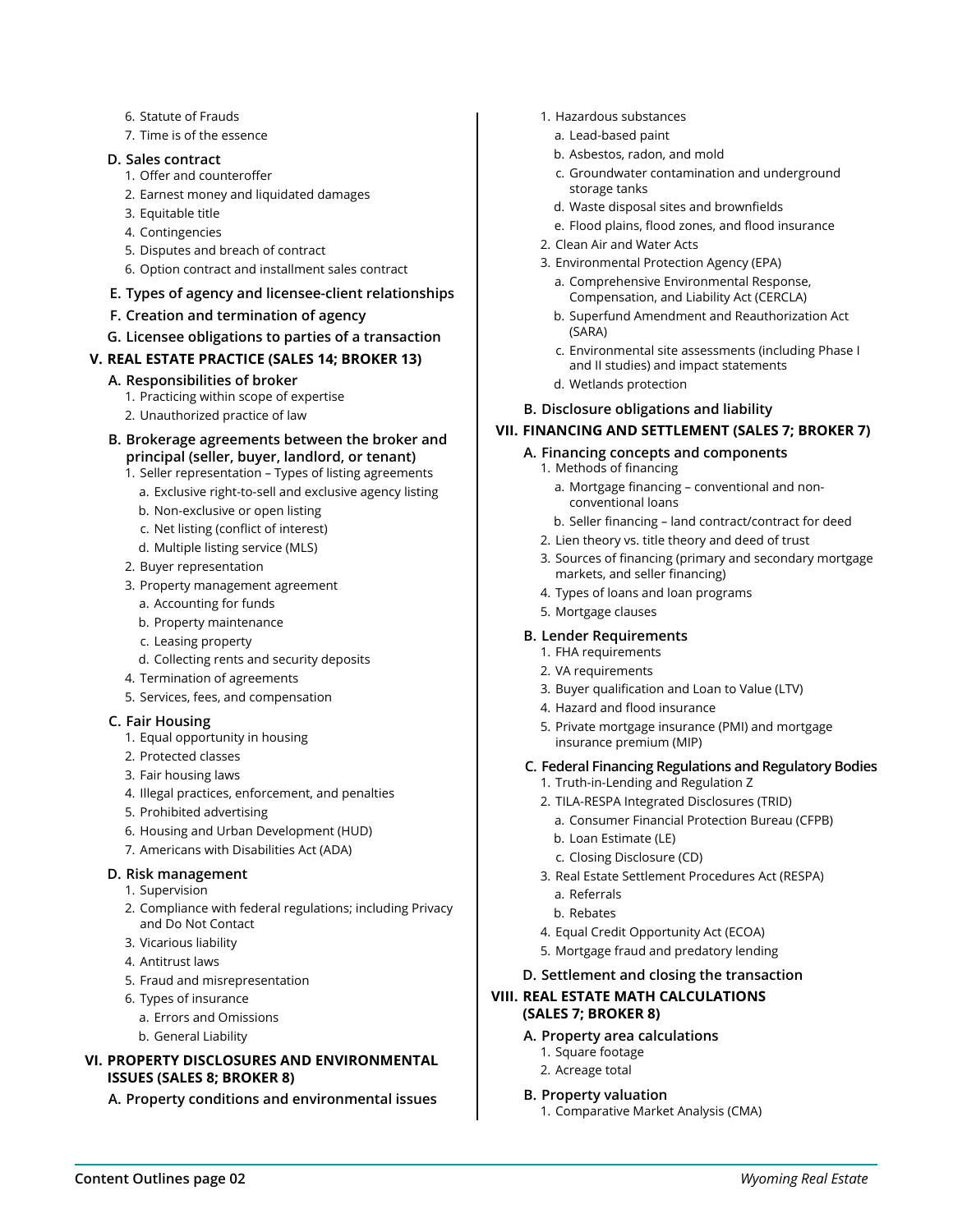- 2. Net Operating Income (NOI)
- 3. Capitalization rate
- 4. Gross rent multiplier- **Broker Only**
- 5. Gross income multiplier- **Broker Only**
- 6. Equity in property
- 7. Establishing a listing price
- 8. Assessed value and property taxes

#### **C. Commission/compensation**

- **D. Loan financing costs**
	- 1. Interest
	- 2. Loan to Value (LTV)
	- 3. Fees
	- 4. Amortization, discount points, and prepayment penalties

#### **E. Settlement and closing costs**

- 1. Purchase price and down payment
- 2. Monthly mortgage calculations- principal, interest, taxes, and insurance (PITI)
- 3. Net to the seller
- 4. Cost to the buyer
- 5. Prorated items
- 6. Debits and credits
- 7. Transfer tax and recording fee

#### **F. Investment**

- 1. Return on investment
- 2. Appreciation
- 3. Depreciation
- 4. Tax implications on investment

#### **G. Property management calculations**

- 1. Property management and budget calculations
- 2. Tenancy and rental calculations

## **Real Estate General/National Resources**

- Mastering Real Estate Principles, Gerald R. Cortesi, 7th Edition, Dearborn
- Modern Real Estate Practice, Fillmore W. Galaty, Wellington J. Allaway, Robert C. Kyle, etc., 20th edition, Dearborn
- Principles of Real Estate Practice, Stephen Mettling, 6th Edition, Performance Programs Company
- Property Management, Robert C. Kyle, 10th Edition, Dearborn
- Real Estate Finance, J. Keith Baker and John P Wiedemer, 10th Edition, OnCourse Learning Publishing
- Real Estate Fundamentals, Wade E. Gaddy, 10th Edition Dearborn
- Real Estate Law, Charles J. Jacobus, 3rd Edition, OnCourse Learning Publishing
- Real Estate Law, Elliot Klayman, 10th Edition, Dearborn
- The Language of Real Estate, John W. Reilly, 8th Edition, Dearborn

#### **Pearson VUE does not endorse any particular course provider or study materials.**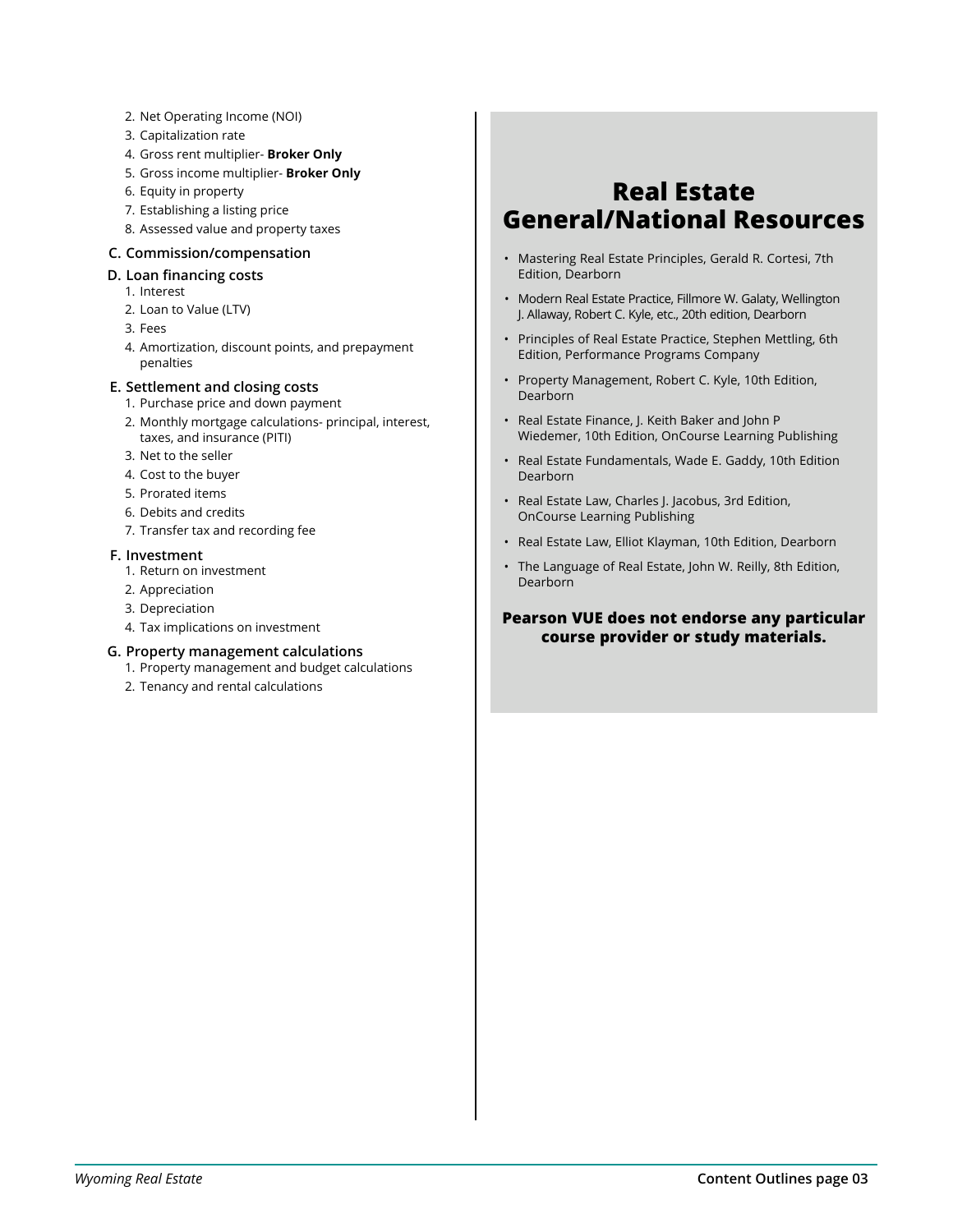## **Wyoming Real Estate Salesperson and Broker Licensing Examination Content Outlines**

*Effective January 1, 2021*

The state-specific examinations are made up of forty (40) scored items for salesperson candidates and fifty (50) items for broker candidates. Both examinations also contain five to ten (5-10) pretest items. The pretest items are not identified and will not affect a candidate's score in any way. The following examination content outline is applicable to both real estate salespersons and real estate brokers.

#### **I. THE REAL ESTATE LICENSING AGENCY'S POWERS (SALES & BROKER 2-5 ITEMS)**

- **A. Investigations, Hearings and Appeals**
- **B. Sanctions**
	- 1. Disciplinary Actions- Revocation, Suspension, etc. 2. Penalties
- **C. Examination of Records**

#### **II. LICENSING (SALES 7-9 ITEMS, BROKER 4-6 ITEMS)**

- **A. Requirements for Licensure**
- **B. Activities Requiring a License**
- **C. License Renewal**
- **D. Continuing Education**
- **E. Change in License**
	- 1. Change in Information
	- 2. Change in Status
		- a. Inactive vs Active
	- b. Cancelation

#### **III. REQUIREMENTS GOVERNING THE ACTIVITIES OF LICENSEES (SALES 15-17 ITEMS, BROKER 14-16 ITEMS)**

#### **A. Advertising**

- **B. Broker/Salesperson Relationship**
	- 1. Changes in Broker Affiliation
	- a. Transfers
	- b. Terminations
	- 2. Designated licensees

#### **C. Compensation**

- **D. Disclosure**
	- 1. Conflict of Interest
	- 2. Property Disclosure
	- 3. Agency Disclosure

#### **E. Duties Owed by a Licensee**

- 1. Agent
- 2. Intermediary
- 3. Customer
- **F. Handling of Documents**
- **G. Handling of Monies**
- **H. Listings**
- **I. Errors and Omission Insurance**
- **J. Grounds for Disciplinary Action**
- **IV. ADDITIONAL TOPICS (SALES & BROKER 11-13 ITEMS)**
	- **A. Real Estate Recovery and Education Fund**
	- **B. Land Description**
	- **C. Landlord/Tenant Relationship**
	- **D. Foreclosure and Redemption**
	- **E. Statute of Frauds**
	- **F. Broker's Price Opinion (BPOs)**
- **V. BROKER RESPONSIBILITY AND OFFICE MANAGEMENT (BROKER ONLY, 14-16 ITEMS)**
	- **A. Real Estate Company Management**
	- **B. Trust Accounts**
	- **C. Funds Holder Agreements**
	- **D. Place of Business**
	- **E. Recordkeeping**
	- **F. Supervision** 1. Branch Offices
		- 2. Multiple Companies

## **State Exam Resources**

• Links are available at http://realestate.wyo.gov/.